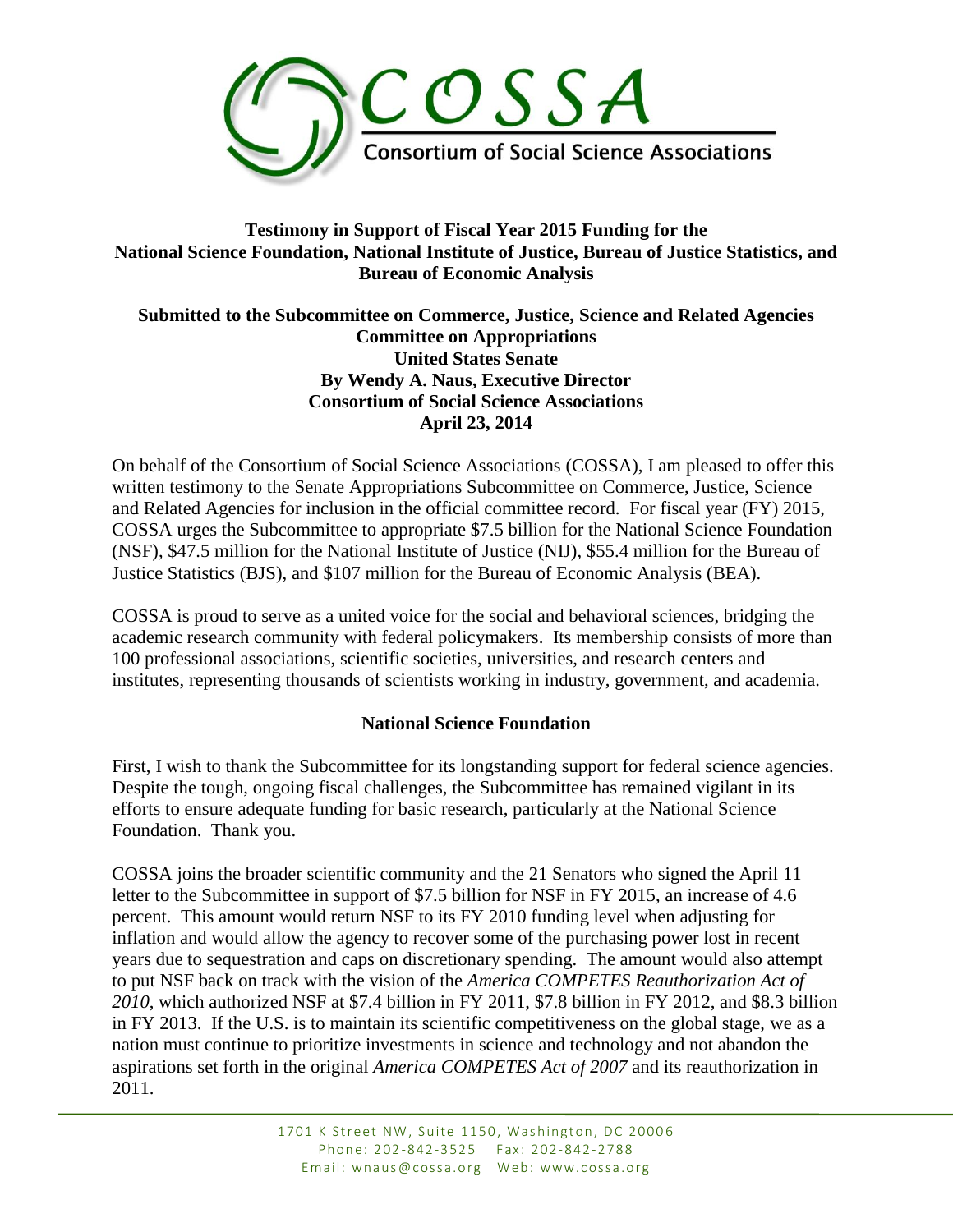The U.S. scientific enterprise must remain insulated from political and ideological pressure if we are to encourage the most innovative science. As you move through the appropriations process this year, COSSA urges you to discourage and object to amendments that would defund or otherwise compromise specific research areas or programs at NSF, as we saw with the political science amendment in FY 2013. At a time when we should be investing in our knowledge economy and doing all we can to encourage a diverse scientific workforce, such efforts would instead have a chilling effect, discouraging the next generation of researchers to embark on science careers.

Unfortunately, some recent efforts in the House seek to further set back the U.S. scientific enterprise. COSSA is deeply concerned about the impacts the *Frontiers in Innovation, Research, Science and Technology Act* (H.R. 4186), or FIRST Act, would have on NSF, the scientific community overall, and American innovation and intellectual competitiveness. Not only does the FIRST Act lack vision for the U.S. scientific enterprise by authorizing levels for NSF that would cut funding to the agency in terms of real dollars, it would also degrade NSF's goldstandard merit review process by seeking to micromanage the agency's award-making process. Regrettably, the legislation serves as a soapbox for lawmakers wishing to hurl ideological attacks on specific research areas, such as social and behavioral science or climate science. The inclusion of specific authorization levels for NSF's individual science directorates would set a dangerous precedent by allowing Congress to legislate what qualifies as meritorious science, as opposed to continuing to rely on a process that has served this nation well; that is, entrusting qualified experts to make such determinations. It would also place scientific disciplines (i.e. biology, engineering, chemistry, social science, etc.) in direct competition with one another for scarce resources, thereby discouraging interdisciplinary science, which is becoming increasingly necessary for answering complex societal challenges.

Equally distressing are the attempts to single out the Social, Behavioral and Economic Sciences (SBE) Directorate. The shortsightedness of critics of social and behavioral science research is disappointing. Publicly holding up individual research grants for ridicule based solely on their titles—research projects that a distinguished panel of scientific peers has determined meritorious—misleads the American public by asserting that taxpayer funding is being wasted without fully understanding the projects, their intent, and the benefit to society and/or the progress of science.

While we understand that the FIRST Act is an authorization bill and currently has no legal bearing on the FY 2015 appropriations process, we are nonetheless concerned by these efforts in the House and any impact they might have on Senators looking to further target social and behavioral science funding at NSF. COSSA is hopeful that the Senate will reject the FIRST Act should it pass the House this year, and object to additional efforts to defund or devalue these NSF programs that have proven their value to the U.S. economy, national security, and the health of our citizens.

As the Senate negotiates the CJS Appropriations bill this year, please consider the value of the social and behavioral sciences in helping to answer questions of national importance, such as how to convince a community in the path of a tornado to seek cover, or statistical analyses that help local governments understand crime patterns, among others. Without this science, and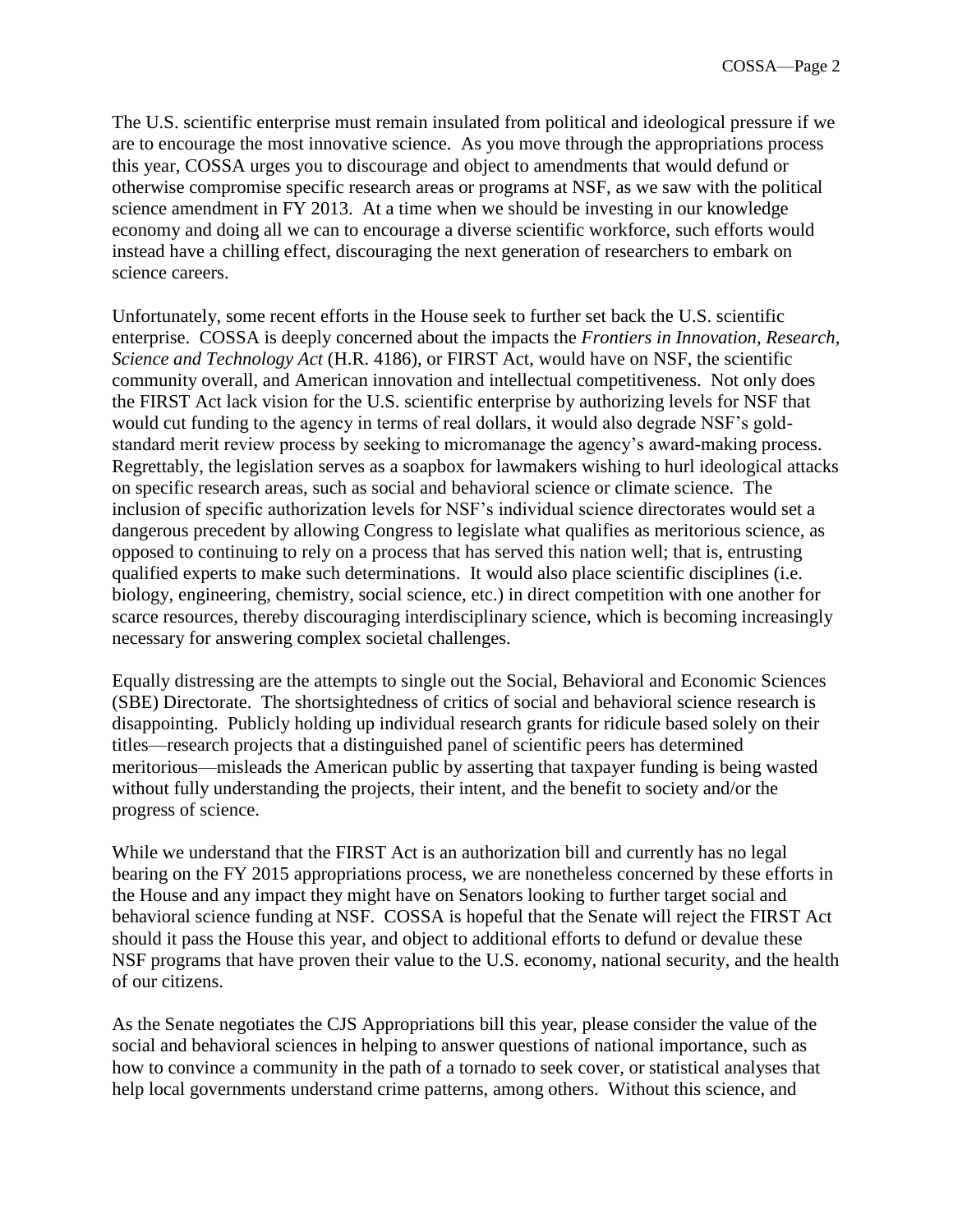without an understanding of the fundamental nature of who we are, policy-making on major national issues will not be based on evidence and billions of dollars will be wasted.

Below are just a few examples<sup>1</sup> of impactful social and behavioral science:

- Research supported by NSF has provided the Federal Communications Commission (FCC) with its current system for apportioning the airwaves via a fruitful, practical application of game theory and experimental economics. Since their inception in 1994, FCC "spectrum auctions" have netted over \$60 billion in revenue for the federal government. The U.S. system of partitioning airwaves is now emulated in several other countries around the world, resulting in total worldwide revenues in excess of \$200 billion.
- Researchers at Indiana University, Drexel University, and Arizona State University developed spatial models to help manage the location of sex offenders. Their research addressed concerns regarding the impact of sex offender residency laws on a community, considering important factors such as whether residency restrictions lead to high concentrations of offenders in specific areas, distribute the risk across a community equitably, and keep sex offenders from living near minors. Improving the development and evaluation of sex offender residency policies in advance of any legislation allows public officials the opportunity to consider the resulting distribution of offenders in terms of local residents, better meeting the needs of communities.
- Researchers at Washington University in St. Louis investigated emotion recognition using nonverbal cues such as facial expressions, vocal tones, and body language. Based on this research, the Army Research Institute now incorporates education on nonverbal communication into soldier training, thereby assisting troops in understanding crosscultural, nonverbal communication with non-English speaking citizens with whom they interact overseas. Thus, this research has the potential to provide human solutions in military situations. It has been demonstrated that enhancing troops' interpersonal skills can enable them to anticipate and diffuse conflict, as well as facilitate cooperation, negotiation and compromise.

#### **National Institute of Justice and Bureau of Justice Statistics U.S. Department of Justice**

COSSA urges the Subcommittee to appropriate \$47.5 million for the National Institute of Justice (NIJ) and \$55.4 million for the Bureau of Justice Statistics (BJS) within the U.S. Department of Justice (DOJ). These levels are equal to the President's FY 2015 budget request. Taken together—roughly \$100 million—this modest investment represents the only source of federal research dollars committed to enhancing our understanding of crime and the criminal justice system.

 $\overline{a}$ 

<sup>1</sup> *Bringing People Into Focus: How Social, Behavioral and Economic Research Addresses National Challenges, National Science Foundation (NSF 13-62).*